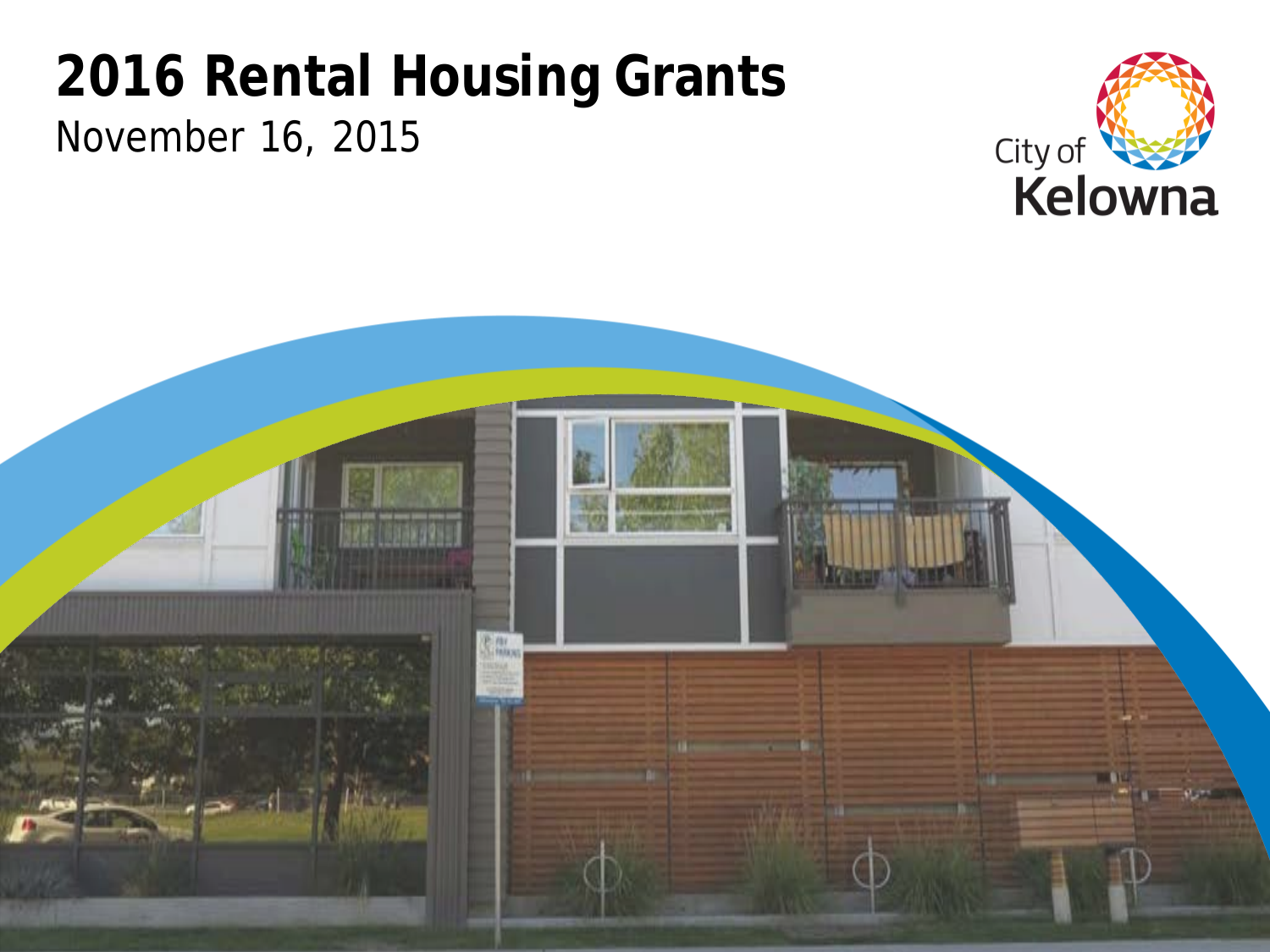

# **RENTAL HOUSING MARKET TRENDS**

- **Low vacancy rates**
- Significant demand for rental units
- ▶ 489 units built from 2010-14, goal of 300 per year
- **Lack of supply affects affordability**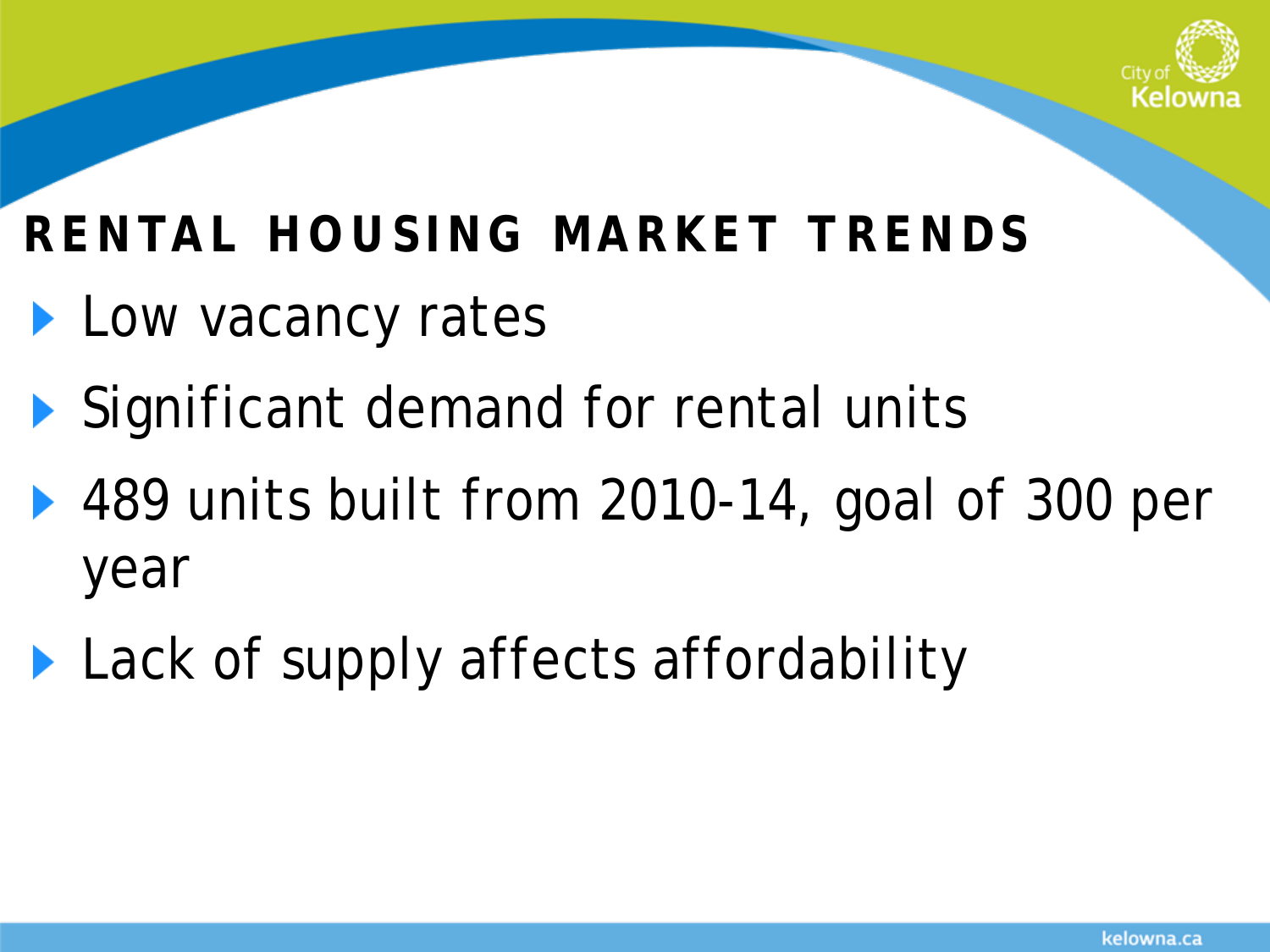

# **RENTAL HOUSING GRANTS PROGRAM**

- ▶ Updated in 2012, provides incentives for purpose-built rental housing
- Offset costs of DCCs, \$320,000 is set aside annually
- Guided by Council Policies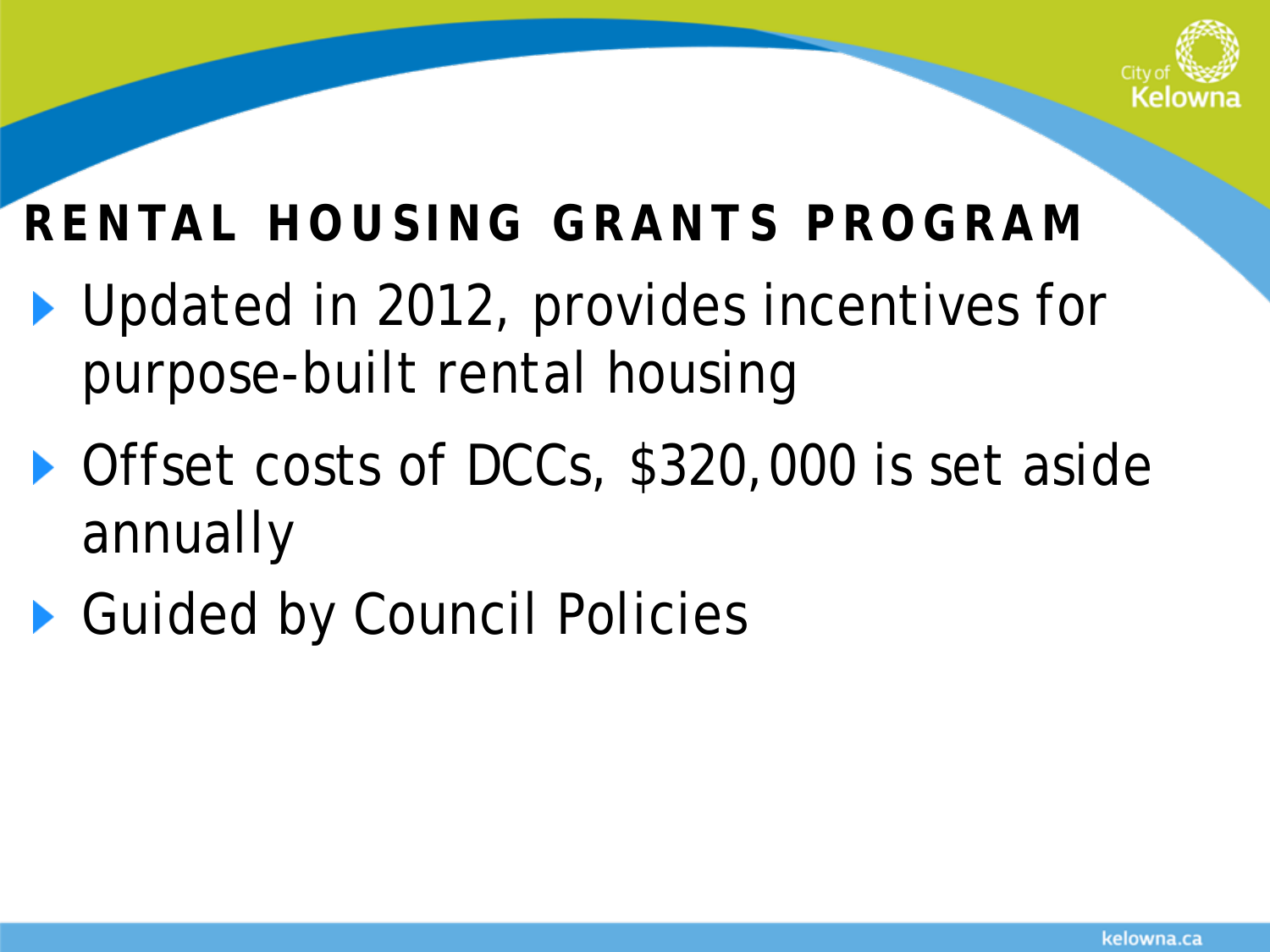

# **RENTAL HOUSING GRANTS PROGRAM**

- ▶ Applications received in September 2015
- ▶ Funding is reported to Council & applicants by April 2016
- ▶ At time of building permit issuance, funding applied as a deduction from total charges
- ▶ Funding for last year is 100% allocated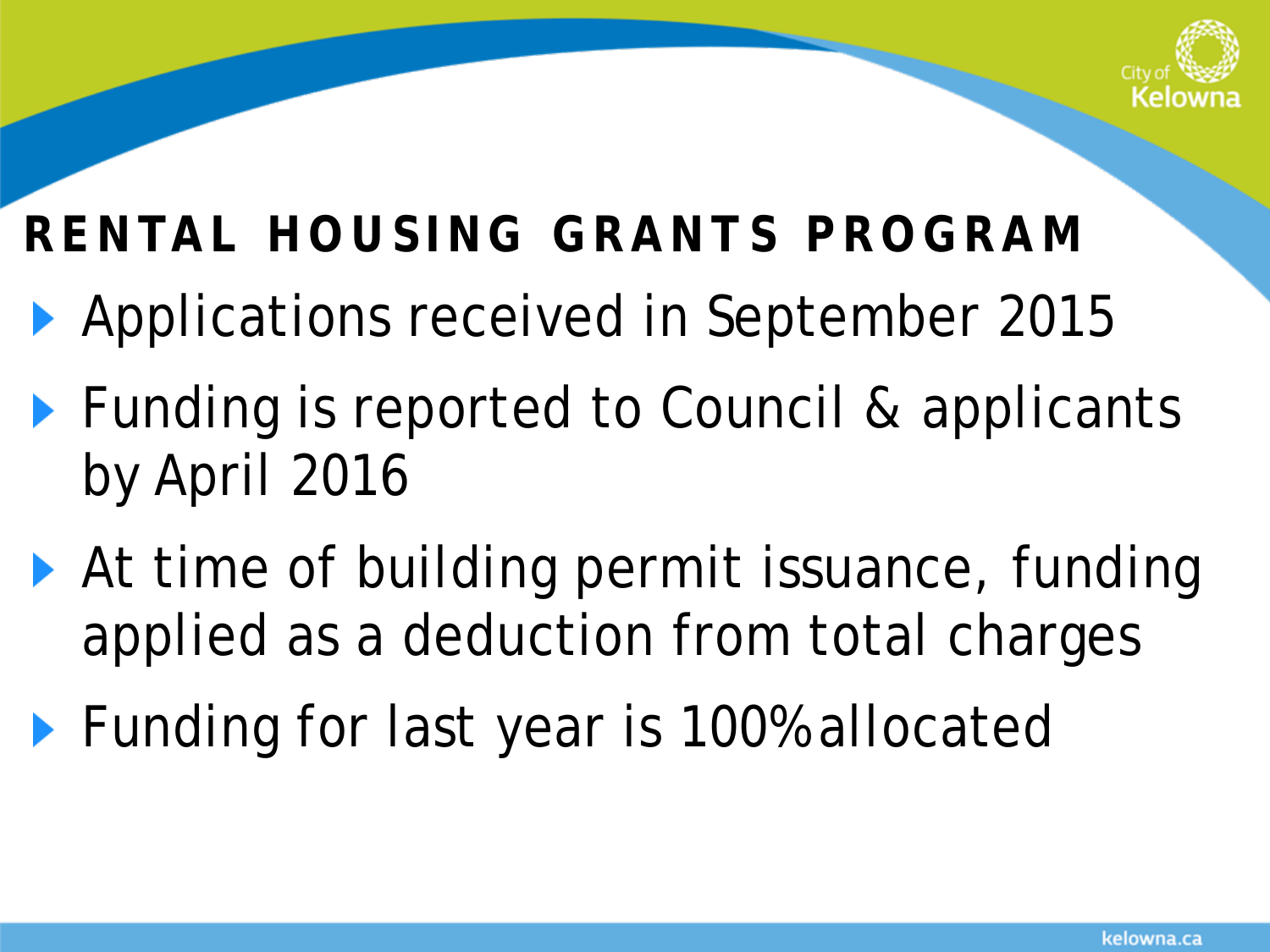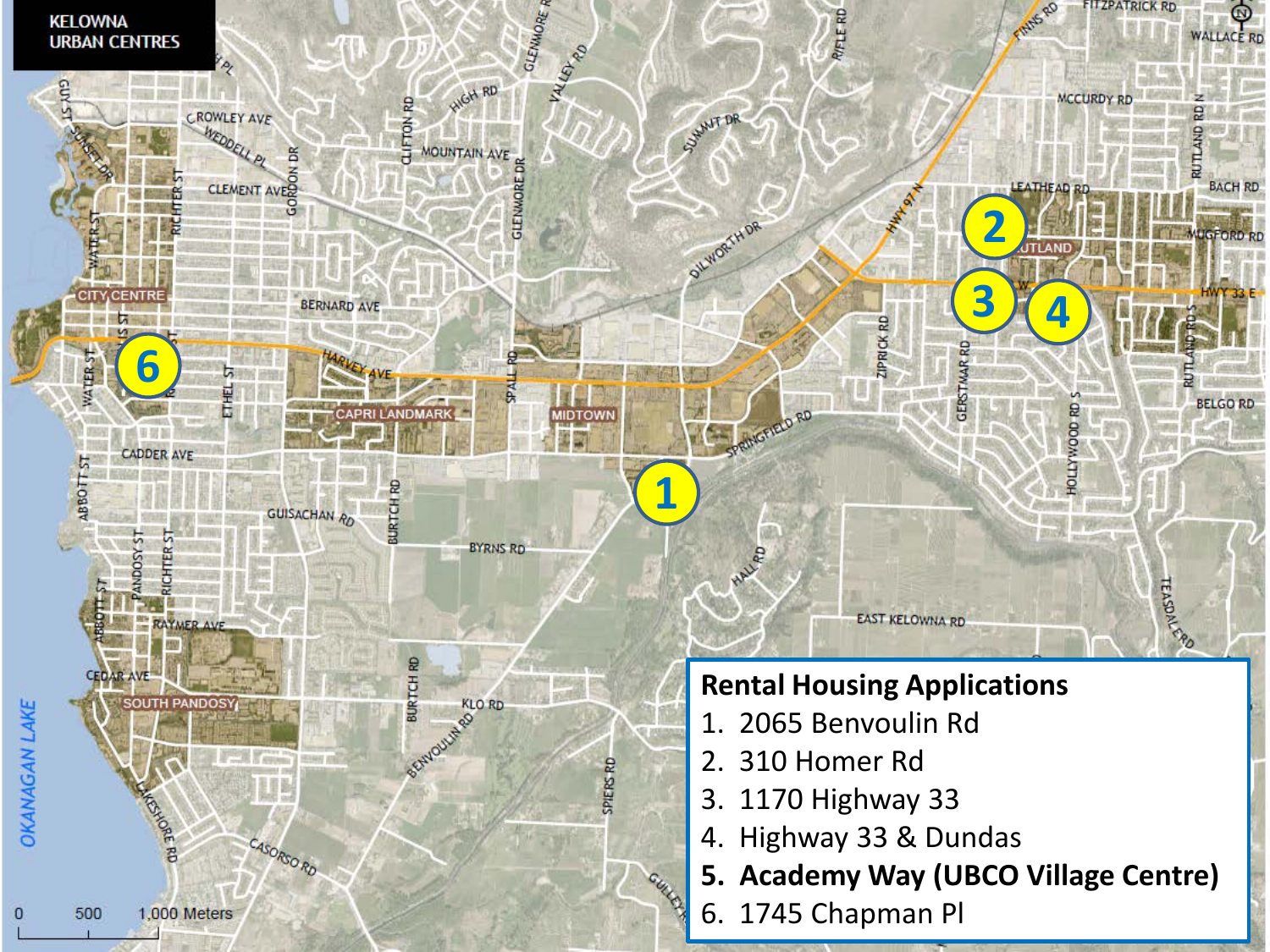

### **APPLICATIONS FOR 2016 GRANTS**

| Project                       | <b>Dwelling Units Type of Units</b> |                                            |  |
|-------------------------------|-------------------------------------|--------------------------------------------|--|
| 2065 Benvoulin Rd             | 78                                  | Non-profit subsidized purpose built rental |  |
| 310 Homer Rd                  | 9                                   | Purpose-built rental                       |  |
| 1170 Highway 33               | 78                                  | Non-profit subsidized purpose built rental |  |
| Highway 33 &<br><b>Dundas</b> | 23                                  | Purpose-built rental                       |  |
| <b>Academy Way</b>            | 55                                  | Purpose-built rental                       |  |
| 1745 Chapman Pl.              | 86                                  | Non-profit subsidized purpose built rental |  |
| <b>Totals</b>                 | 329                                 |                                            |  |

Total Funds (\$320,000) / Total Number of Units (329) = Grant Per Dwelling Unit(\$972)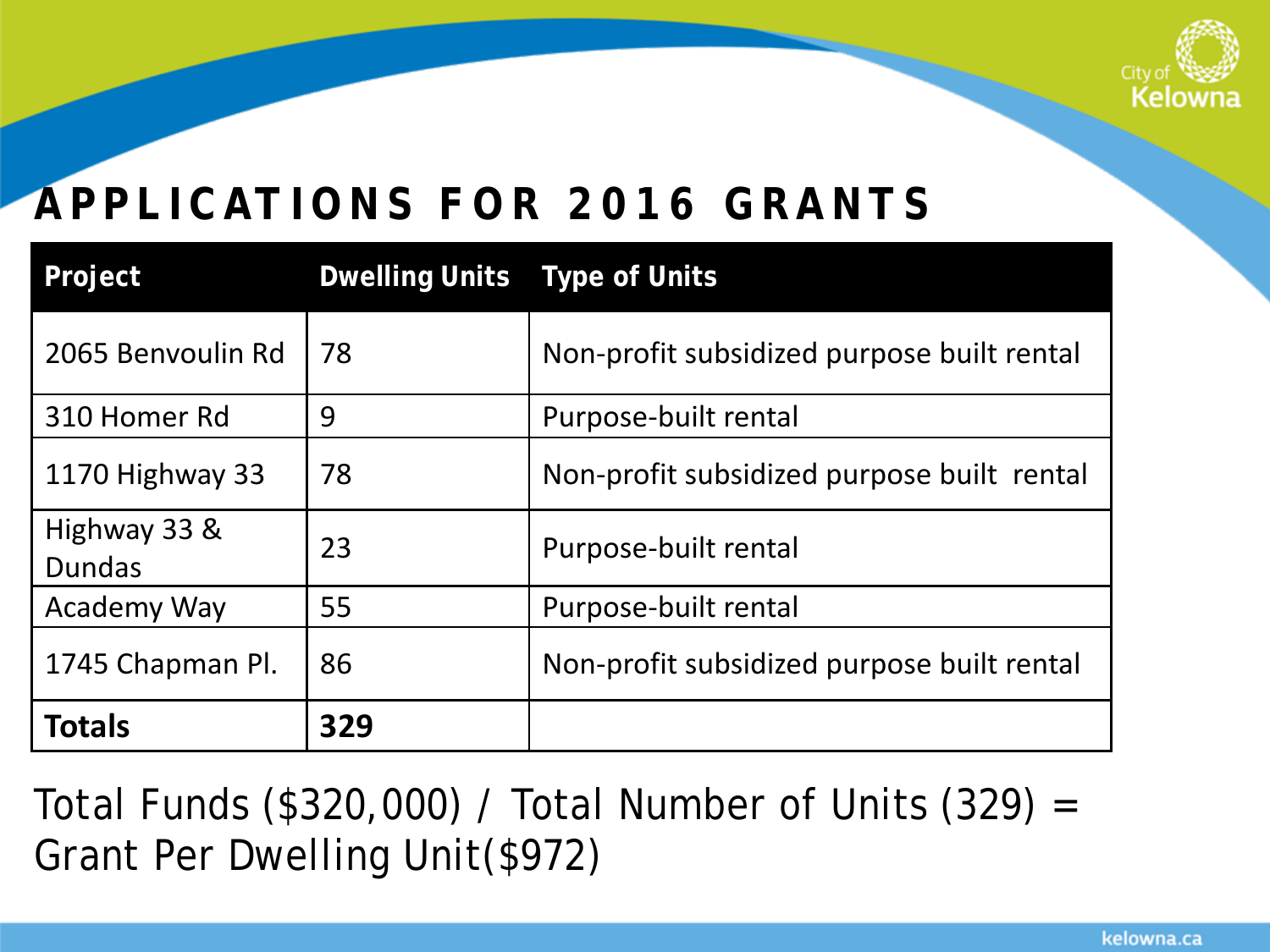

#### **RECOMMENDED 2016 GRANTS**

| Project                         | <b>Dwelling Units</b><br>Supported | Recommended<br>Grants | <b>Estimated DCC</b> |
|---------------------------------|------------------------------------|-----------------------|----------------------|
| Benvoulin Rd                    | 78                                 | \$75,866              | \$1,021,176          |
| 310 Homer Rd                    | 9                                  | \$8,753               | \$105,379            |
| 1170 Highway 33                 | 78                                 | \$75,866              | \$703,178            |
| Highway 33 & Dundas             | 23                                 | \$22,370              | \$268,734            |
| Academy Way                     | 55                                 | \$53,495              | \$268,734            |
| 1745 Chapman Pl.*<br>(see note) | 86                                 | \$49,543<br>(capped)  | \$1,011,543          |
| <b>Totals</b>                   | 329                                | \$285,895             | \$3,378,745          |

\*1745 Chapman: received land gift from the City at Central Green which caps the funding this project can receive.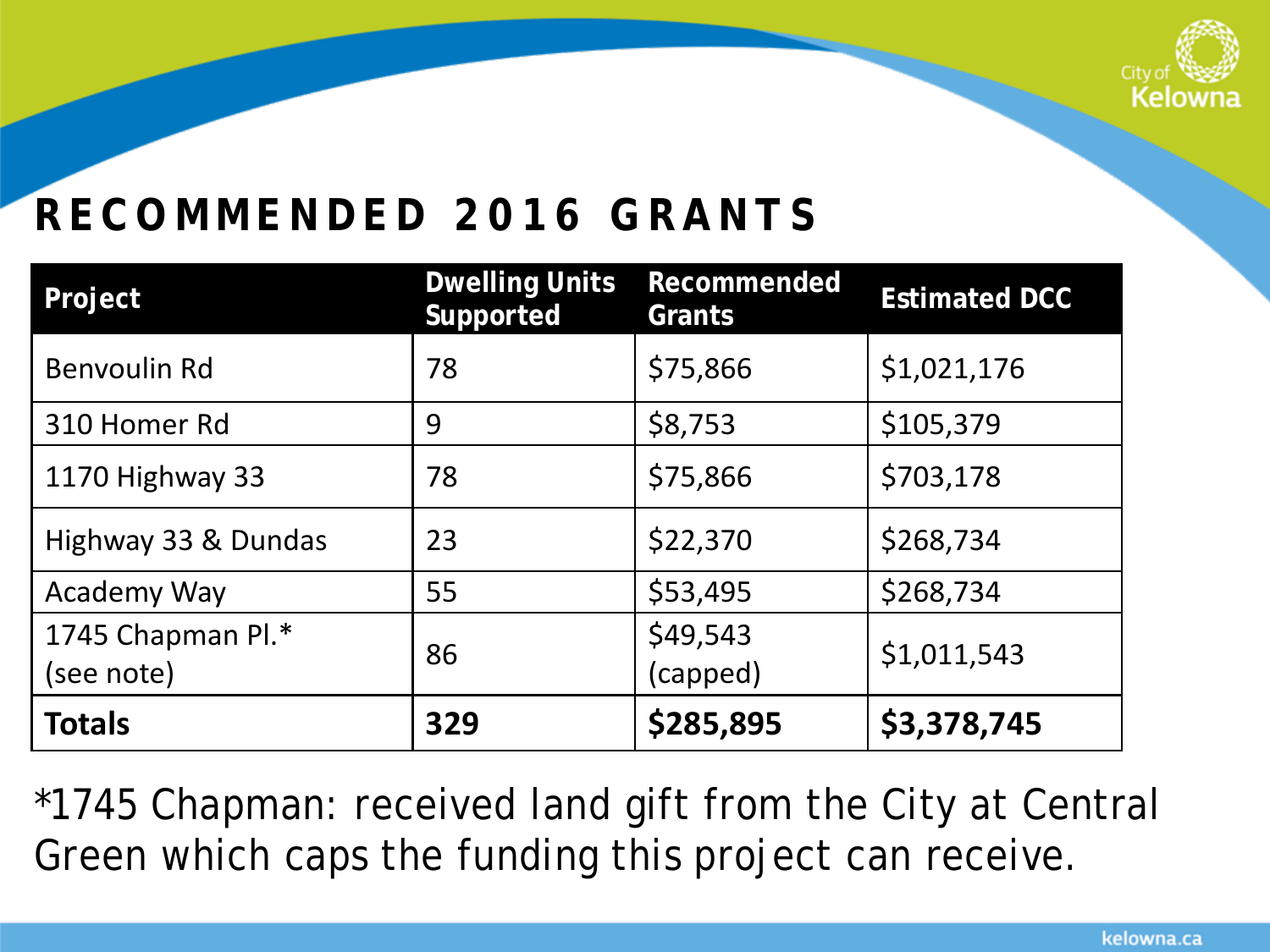

#### **NEXT STEPS**

- ▶ Subject to budget approval (2016)
- **Letters to successful applicants (April 2016)**
- ▶ Credit on DCC payment with building permit
- **Next intake (Sept 2016)**